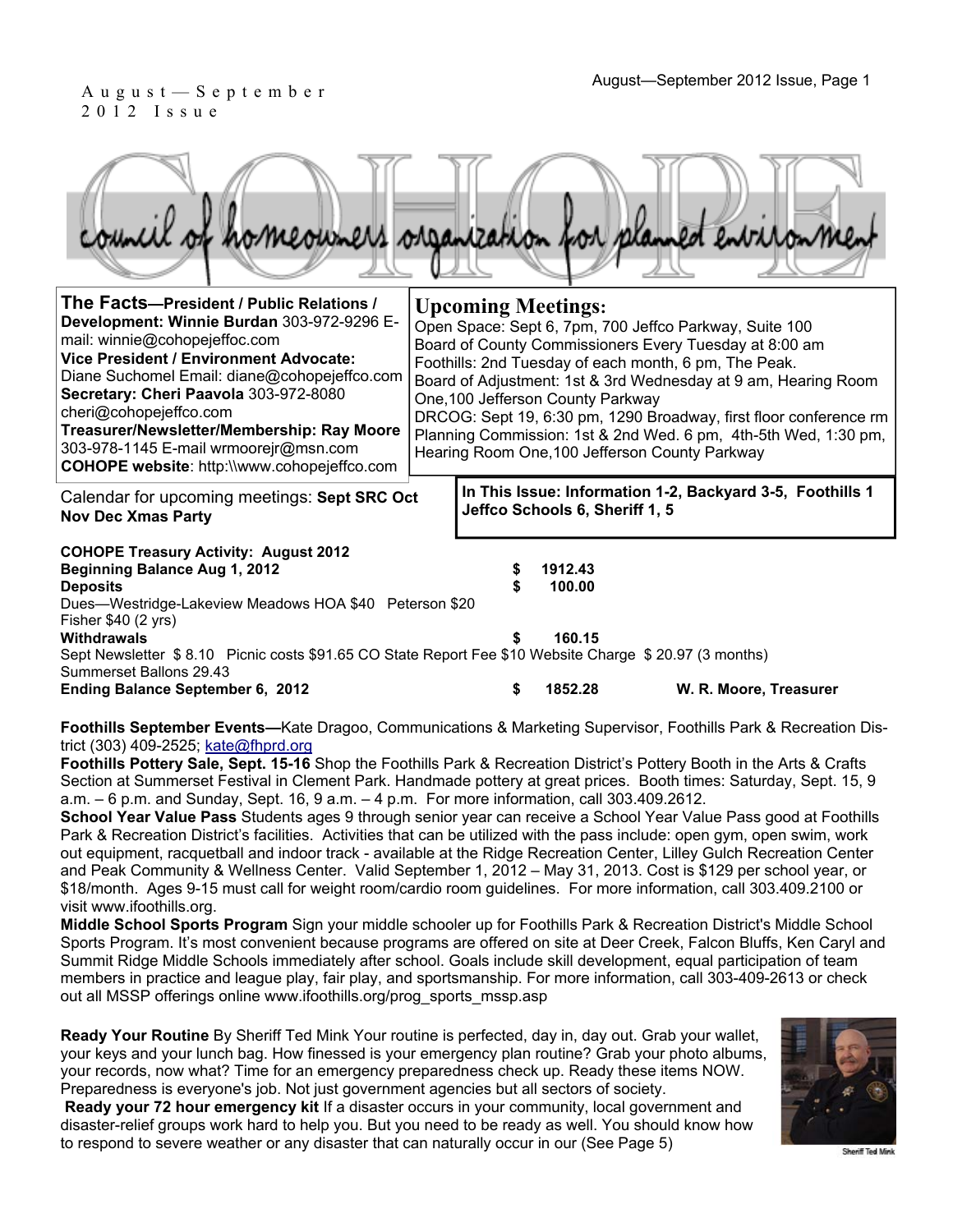



The Cohope Candidates Picnic on August 1 had a great turnout. The Candidates present were (in order of speaking):

Mary Parker, House District 22 Steve Ludwig, CU Board of Regents Casey Tighe, Jeffco Commissioner Peter Weir, 1st Judicial District DA Lorna Idol , House District 25 Andy Kerr, Senate District 22 Cheri Gerou, House District 25 Justin Everett, House District 22 Ken Summers, Senate District 22 Angela Schroeder, State Board of Education

Mary Dambman, CU Board of Regents Danny Stroud, 1st Congressional District

It was a pretty good evening and an informative one also.

#### **Do-It-Yourself Energy Assessment Workshop offered at Jeffco's CSU Extension**

Is solar right for you? How does solar leasing work? Is wind energy an option where you live and how much will it cost? How can you reduce your home energy use and bills without breaking the bank?

Jefferson County's Colorado State University Extension is offering a workshop to explore possibilities and to help people decide what's right for them. Throughout the day, you'll explore:

How to conduct a basic home energy assessment to identify energy saving opportunities.

Tools to decide whether adding solar or wind energy to your specific home makes financial sense.

Fun gadgets that can help you save energy and that can be borrowed from your local Extension office.

How to determine a payback period for renewable energy at their home and how to conduct a basic home energy assessment.

Join CSU Extension at the Jefferson County Extension Office in Golden from 9:00 a.m. to 2:00 p.m. on Saturday, September 8. The workshop costs \$10, payable by check or cash at the door and includes lunch. Space is limited and pre-registration is

required. Visit CSU Extension's energy website to register and learn more!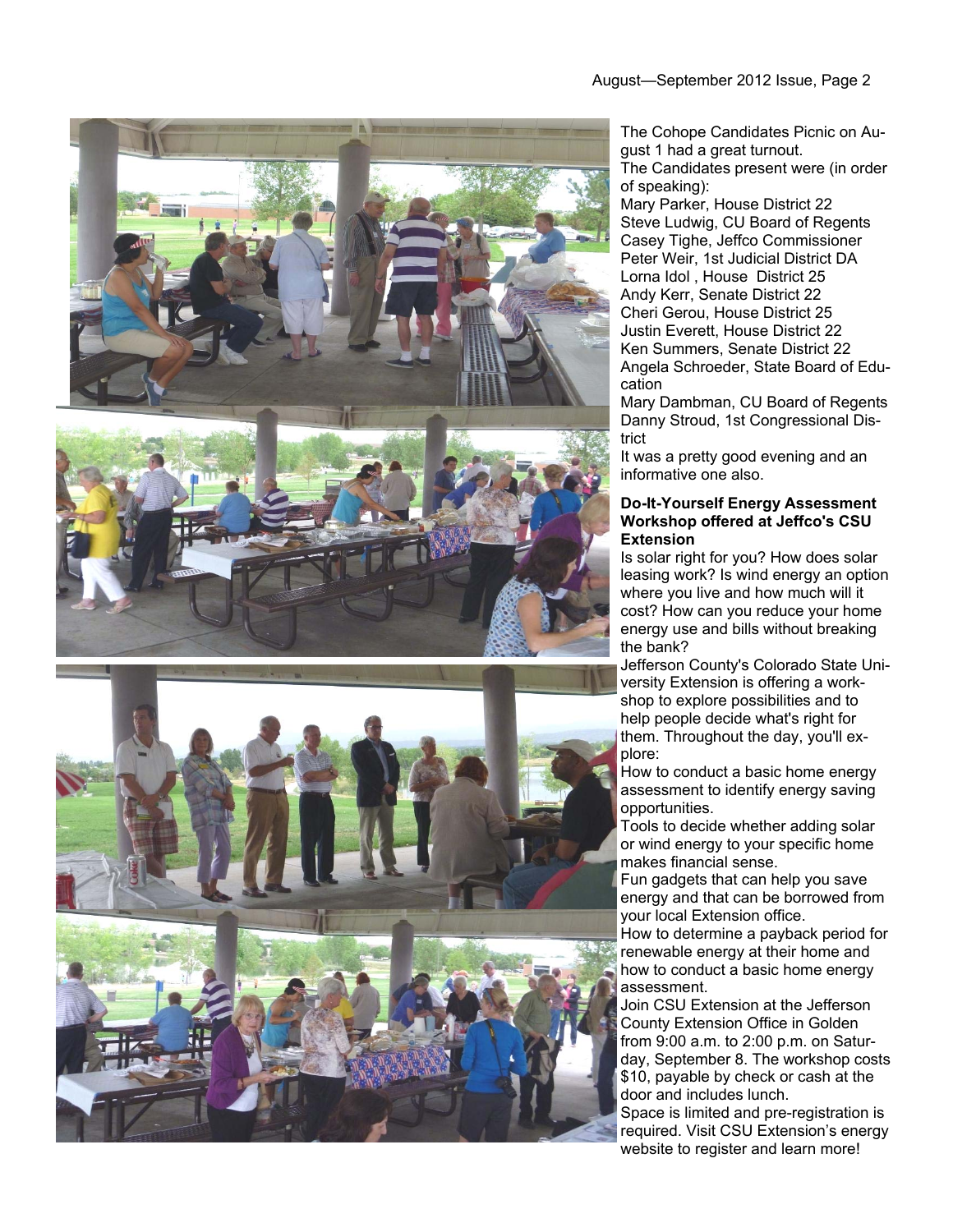# **THE BACKYARD**

## Columbine Hills News

*From* **Draft Minutes of the July Board Meeting** Meeting was called to order by President Bruce Yarish at 9:10 a.m. Six board members were in attendance and three homeowners.

Treasurers Report Colorado Lasertype bill was paid.

Old Business Plans for the Park Playground Build were finalized and a decision was made to have a Grand Celebration right after the August board meeting. Time would probably be around 10:30 a.m.

President Bruce Yarish will look into options for fixing the broken entrance sign on Kendall Blvd.

New Business The Columbine Hills Civic Association wants to express thanks to some residents who have been attending to the medians on Kendall by doing some pruning and weed control.

Board members received calls about signs in the yards advertising businesses. It was also noted calls have been made about Garage Sale signs not being removed in a timely fashion.

Deadline for articles for the newsletter need to be received by the 11th of the month. The entire newsletter needs to be sent to Colorado Lasertype by the 15th of the month. Call 303-979-8895 and leave a message that you have an article for the newsletter. Be sure to leave your name and phone number. — *Randy Montgomery, Secretary* 

## Columbine Knolls South II REVIEW

*From* **President's Corner** The CKSII Board of Directors did not have a meeting this last month but all members were busy carrying out their various responsibilities including covenant enforcement, approval of requests for improvements, caring for the entrance on Chatfield and Yukon and planning the summer picnic! Thanks to all members for taking time out of their busy summer schedules to help keep this neighborhood a great place to live!

This has been a record hot and dry summer despite recent rains. I would like to remind everyone to be extra careful when it comes to anything that could cause a fire, including cigarette butts being tossed out automobile windows. On that note, there is a way for us to be informed by telephone of an eminent danger in our community. The Jefferson County Emergency Communications Authority Board has an alert system to notify you of impending danger by phone. You can verify that your land line is registered with the Jefferson County Emergency Communications Authority Board by checking Jefferson County's website. You may also register your cell phone numbers at this same website.

At the Jefferson County Sheriff's website there is additional information about Smart911 which is another service available to Jefferson County residents. This is a free service where users create a safety profile by entering vital data they want made available about themselves, family, residence and even pets. Data given can include photos, and information regarding medical conditions, allergies, disabilities and/or special needs, home addresses of cell phone callers and floor plans to name a few. Smart911 delivers this information automatically to dispatchers, who then enable responders to be more successful with access to critical health and logistical information before arriving at the scene of an emergency. You can read more about this service at the Jefferson County website.

Please mark your calendar and plan to join your fellow neighbors for the Annual CKSII Summer Picnic on Saturday, September 8th from 4 p.m. to 7 p.m. at Coronado Park. The Social Committee is planning great food, door prizes, games and face painting! There will also be someone from our trash provider, EDS, to let you know about their new exciting recycling program.—*Stephanie Haberkorn* 

**I'm Not An HOA Member. Do Covenants Apply To Me?** Yes, they do. HOA membership has nothing to do with whether or not the covenants or ODP apply.

When folks buy property in CKSII, they sign documents, during closing, agreeing to abide by certain rules. The Columbine Knolls South Planned Development Restrictions, which are commonly referred to as the ODP, apply to ALL properties. Of the 531 properties that make up CKSII, 507 are covered by covenants. For a detailed explanation, click on the Covenants link on any page of the CKSII web site, www.cksii.org. The twenty-four lots with no covenants are shown as Section 4. You can also download the covenants and ODP from this page in case you don't have a copy.

### Columbine West Civic Association Newsletter

**Deck Collapses in Columbine West** A backyard deck suddenly collapsed in the 7600 block of W. Ottawa Place and fell about 10 feet, Tuesday evening, July 3rd. Four ambulances rushed the injured to two area hospitals. Some adults were standing on the deck during an annual family party when it gave way and collapsed diagonally into the home. This walk out basement neighborhood home was built in 1978-79. It is reported that the deck was held to the house by 16 penny nails, no bolts and no supports. During this particular time of home building using nails was code. What is known is that more homes in the same area have structures built the same way... POORLY. These are our neighbors and they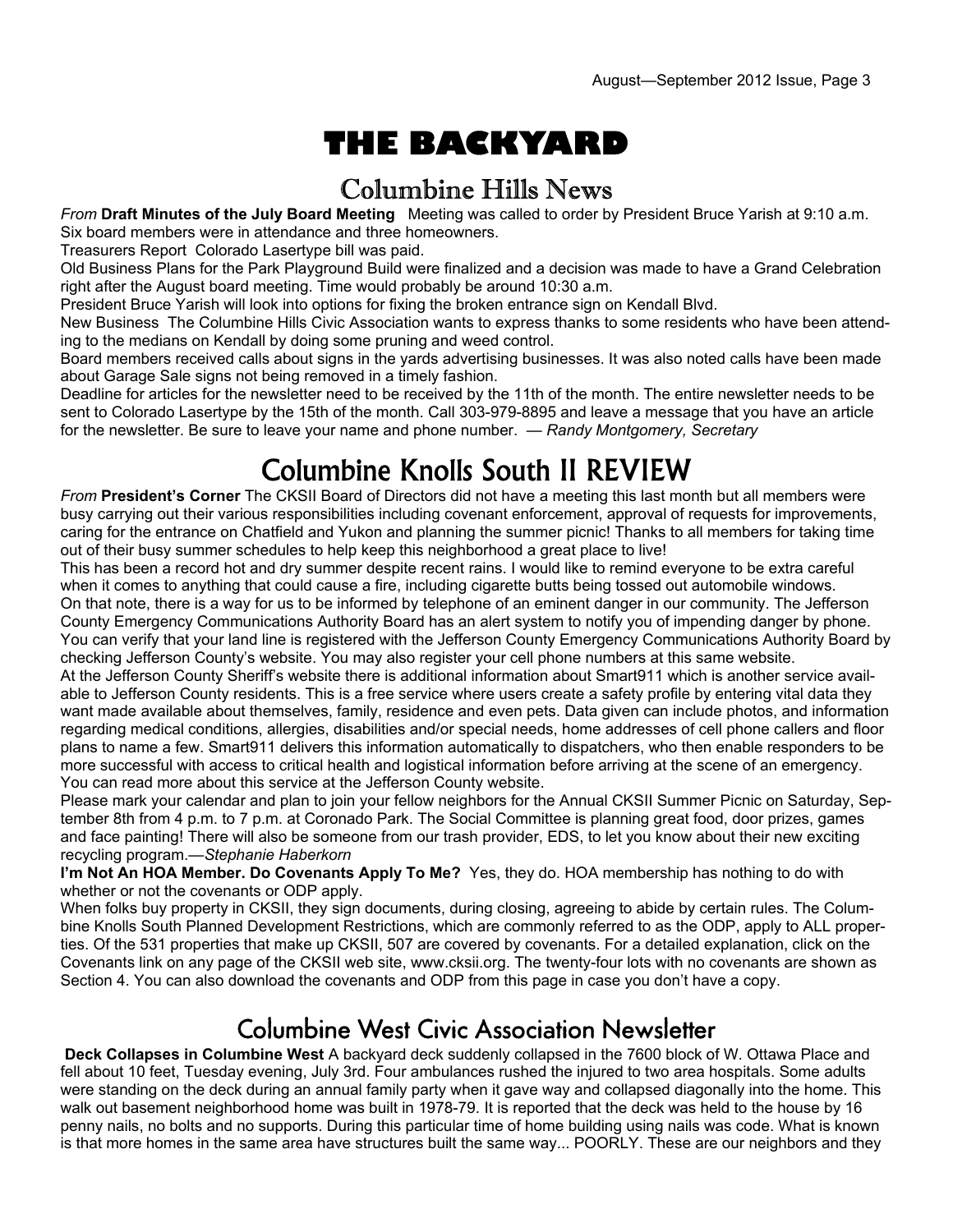wish for others to take the time to check their own decks for safety measures. Decks that were built many years ago need to be inspected and repaired where needed. If you have a deck that was already built onto your house before you moved in, check into the safety of the structure. Anyone with questions about the safety of your deck is asked to call the city or county inspector or a contractor. Thanks are extended to the emergency medical team members that assisted the family and their guests. Here's a link to Channel 4's follow-up article, which may be helpful.

http://denver.cbslocal.com/2012/07/07/

unsafe-construction-could-be-potential-hazard-in-decks

## *The Leawood Rapporter*

*From* **Leawood Civic Association Minutes Minutes of July 10, 2012** The meeting was called to order at 7:16 p.m. In attendance were Mike Shaw, Paul O'Connor, Richard White, and Laurel McFerrin-Ontiveros.

The main topic of discussion was the upcoming Leawood Picnic on Saturday, August 25th at Leawood Park. The theme is "Splash Bash" with water activities and summer music. Mike has reserved a great bouncy castle that includes a large obstacle course along with a cotton candy machine. There will be a bake sale with all proceeds going toward the Leawood Scholarship Fund. Raffle ticket prizes will be given along with prizes for best decorated bike and bake sale items. This year, the Littleton Fire Department will send a fire truck to lead the parade which starts at 11:30 at the Leawood Elementary School. Richard will see about getting the vintage ambulance that participated last year and some classic cars. Once the parade arrives at Leawood Park, the fire truck will park on Fair Drive and turn on their hoses, pointing them high in the air over the field section of the park for the kids (and adults!) to run through. The firemen may join us for lunch and everyone can check out the fire truck. Paul will set up a PA system for music and prize announcements. Finally, the Fall Garage Sale dates were set for Friday and Saturday, September 21-22.

The meeting was adjourned at 8:20 p.m.

*From* **Leawood Metropolitan Recreation and Park District: Minutes of July 11, 2012** The meeting was called to order at 6:39 p.m. by President Kyle Sargent at the home of Dave Padilla, 6356 S. Benton Way. Board members present were: Donna Snyder, Mibby Luedecke, Linda Smith, Charlie Campbell, and Parks Manager, Dave Padilla.

**Public Comment** – Linda reported a call from a resident related to the wrapping of new trees in Weaver Park, watering of these trees and bushes at Weaver creek area looking scraggly. Dave addressed the concerns relating that the trees are wrapped to protect them and the anchors were to keep them straight in the windy area. They will be removed in the future as the trees get more stable. Watering of these trees is being done by a drip system on a time clock. The bushes at the creek area are maintained by Urban Drainage. We can request to have them trimmed from time to time but the balance between residents who want them more natural looking and those who do not is a fine line. Urban Drainage has cleaned much of the debris from the bushes due to the heavy rain a while ago, but was not able to get it all. Each water event through the creek creates more debris depending on how hard the run-off is.

**Treasurer's Report** – Donna submitted the Treasurer's report and bills to be paid. Bills include: United Site Services including an extra charge for resetting the potty in Weaver Park that was tipped over and pushed down the hill, Denver Water, L&M, Horizon for irrigation supplies, Arborist Arms, reimbursement to petty cash, and Dave's invoice.

**Parks Manager Report –** Dave met with Advantage Sign Company to get pricing to repair several signs we have and to get prices on additional ones. He has asked Denver Custom Signs to give us pricing also. We plan to place a new sign at the corner of Sheridan and Coal Mine for Tract T. Repairs were made to several irrigation lines and tests were run on other lines. Urban Drainage called to let us know there was a break in the 2" main water line that their contractor installed. The water was shut off and the repair was made.

Dave reported the vandalism of the potty in Weaver Park. It was turned over and pushed down the hill toward the creek. United Site Services was called to set the potty right again. Also the bollard from the volley ball bridge was removed and tossed in the creek. The bollard was retrieved and put back in place. Dave disposed of a load of trash from the pavilion at Leawood Park. Trees have been given extra water due to dry conditions, along with several grassy areas. Arborist Arms trimmed three cottonwood trees at Leawood Park, removed the center stem of a downed tree in Raccoon Park, trimmed Russian Olive trees at Weaver Park and a cottonwood on the SE corner of the soccer field.

The ATV was taken in for its 100 hour warranty service at RPM. Charlie reported his discussion with the homeowner at the corner of Jay and W. Leawood Drive. Our entrance sign was discovered to be on his property. We have agreed to move the sign and doggy bag holder to the other side of the walk at the north entrance. Charlie brought to our attention again four properties whose fence lines are encroaching into park property. These encroachments were identified in our property line survey done in the past. We discussed our process. One homeowner was going to extend a fence and Charlie notified him that the extension would be on park property. Dave reported information he received regarding Spartacote for the Leawood Pavilion. This is a coating that would be applied to the Leawood pavilion floor to aid in cleaning and resisting stains. It has a life of 7-10 years. Donna moved for Dave to get an estimate, and if it is within the range of \$1,000-1,500, to proceed with the work. Mibby seconded and the motion passed. Dave also reported he had several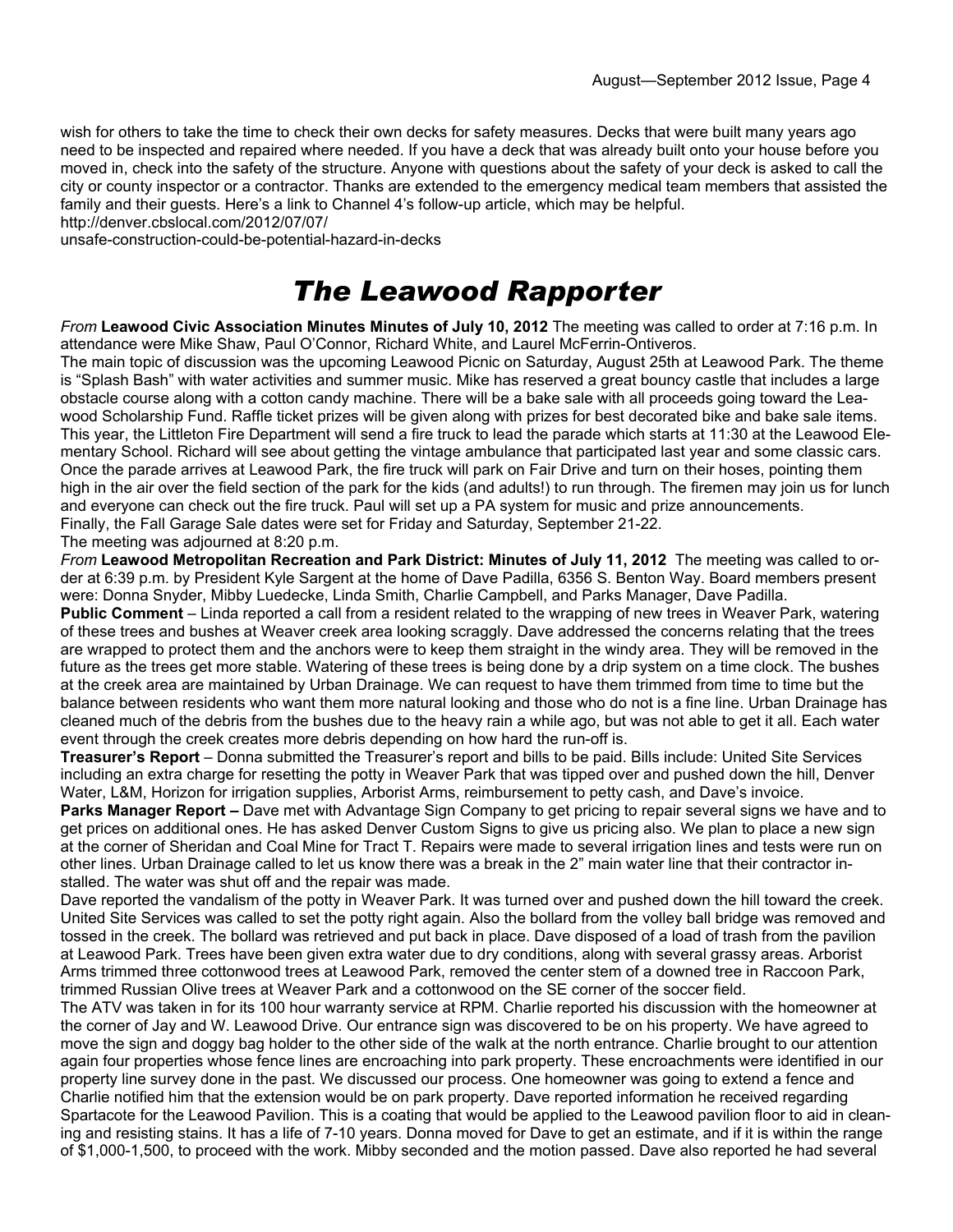encounters with residents having their dogs off leash. Linda is to call Animal Control and ask for a patrol. (Note: Patrol was to begin July 13 per Jeffco Animal Control after Linda and Donna called.)

**Old Business** Review of Special Meeting of June 21- Postponed until August meeting so that Charlie and Dave can prioritize the new additions to the list. (Note: The entire list is in the June 21st meeting minutes.)

LCA: Bills, picnic, etc. – We discussed the picnic and that LCA wanted to have a fire truck in the parade and vintage cars. Per the Rapporter, it was discussed that they mentioned we were to be invoiced for one of the dumpsters for the clean-up. No invoice has been received as of this meeting.

The meeting was adjourned at 8:23 p.m.

Future Meetings: Wed, Sept 12, 2012 – Leawood Elementary School, 6:30 p.m. Wed, Oct 10, 2012 - Leawood Elementary School, 6:30 p.m. Wed, Nov 14, 2012 - Leawood Elementary School, 6:30 p.m. Wed, Dec 12, 2012 - Leawood Elementary School, 6:30 p.m.—*Linda T. Smith Vice President and Secretary* 

## **Williamsburg II News**

**President's Message** "Someone's sitting in the shade today because someone planted a tree a long time ago."— Warren Buffett

Welcome August and what's often referred to as the dog days of summer. With the relentless heat and drought this summer, many of us are already "dog tired" of this weather. Let's hope September brings some cooler temps.

Speaking of August, that dreaded phrase every kid hates to hear is on the horizon. Back to school! Sorry kids! Jeffco students return to the classroom Monday August 20. Check your local school websites for more information.

The July 4th Bike Parade was an outstanding success this year. Always a well attended event, this year we had a record turnout. Thanks to all who participated.

Williamsburg II remains a much desired community in which to live. Thank you to all who contribute, cooperate and work hard to keep it that way. "Like" us on Facebook!*— Mike Eppers*

#### **WoodBourne**

*From* **Notes From The Board** The July Board meeting was held on July 18, 2012. Good news. The fence project is completed. The feedback we have received has been extremely positive. We believe that this makes the Simms side of the neighborhood look great!

This summer has been passing quickly. We appreciate all the homeowners efforts to keep the neighborhood looking great despite record heat and dryness.

Come enjoy the pool before school starts. The Board will be handing out popsicles at the pool on Sunday, August 19, 2012, at 1:00 p.m. The pool will remain open through Labor Day.*— Carrie Kollar, President*

area: wildfires, flood, tornadoes, winter storms and extreme heat or cold. You should also be ready to be self-sufficient for at least 3-5 days. The 72-hour emergency kit should be individually tailored to meet the basic survival needs of your family. Most families prefer to store their emergency supplies in one location that is relatively safe, yet easily accessible if evacuation is required. Items may be stored in a 32-gallon trash can, suitcase, duffle bag, backpack, footlocker or individual pack. Please visit our website for more information.

Items to include: Maps of evacuation routes; Photos of property saved digitally; First aid kit; Sanitation kit; Pet supplies; Candles and matches; Pen, paper, addresses, phone numbers; Copies of all legal documents, marriage license, mortgage, ownership documents, and wills; Non perishable food items; Utility knife, battery powered radio, water purification tablets, and flashlight.

**Ready your mobile phone** E911-Many people do not realize that YOU must register for E911 to receive the emergency (commonly referred to as 'reverse') notifications. You will not be in the database until you have registered. **Smart911**-Create your free profile on www.smart911.com to give crucial information to dispatchers and emergency per-

sonnel in the event of an emergency. You may include floor plans, disabilities, allergies, pet information, and preferred entryways. You may attach several telephone numbers to an address. Without Smart911 dispatchers have minimal location data. The dispatchers only have the information if you call 911.

**Twitter**-Add Jeffcosheriffco to your twitter account for up to the date information, especially in an emergency situation. Data concurs that traditional media reports are often available a half an hour after the event whereas twitter tweets are within minutes of the event (Kaplan, 2010).

Email alerts- Click here to join our email alert database that is Jefferson County specific.

Join the conversation and tell us what you Ready on Facebook...

Like' Jefferson County Sheriff for updates, crime prevention and emergency preparedness tips, photos of wanted individuals, community events, and more.